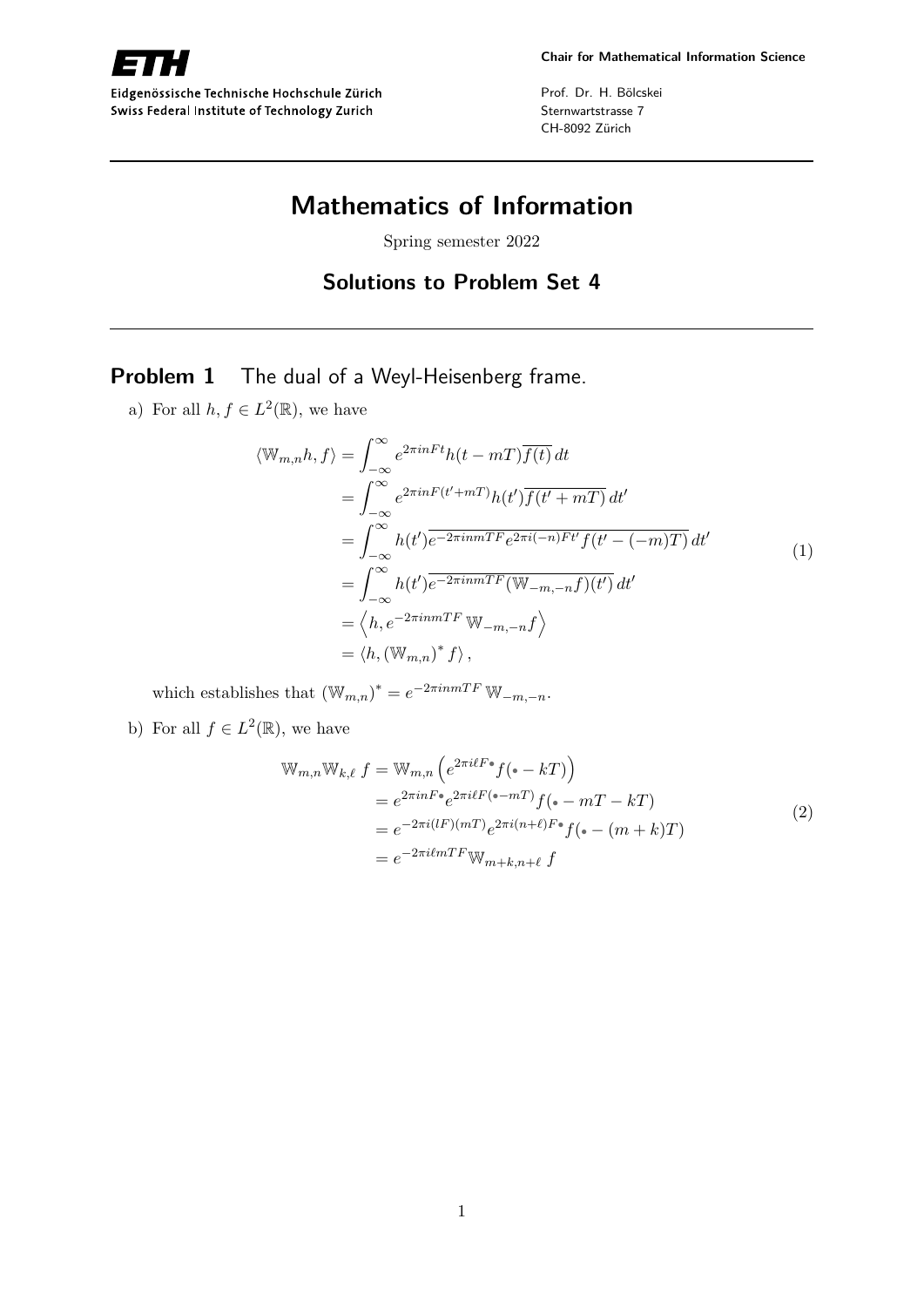c) For all  $f \in L^2(\mathbb{R})$ , we have

$$
\mathbb{S}(\mathbb{W}_{m,n}f) = \sum_{k,\ell \in \mathbb{Z}^2} \langle \mathbb{W}_{m,n} f, (\mathbb{W}_{k,\ell} g) \rangle (\mathbb{W}_{k,\ell} g)
$$
(3)

$$
= \sum_{k,\ell \in \mathbb{Z}^2} \left\langle f, e^{-2\pi i n m T F} \mathbb{W}_{-m,-n} \mathbb{W}_{k,\ell} g \right\rangle \left( \mathbb{W}_{k,\ell} g \right) \tag{4}
$$

$$
= \sum_{k,\ell \in \mathbb{Z}^2} \left\langle f, e^{-2\pi i n m T F} e^{2\pi i \ell m T F} \mathbb{W}_{k-m,\ell-n} g \right\rangle \left( \mathbb{W}_{k,\ell} g \right) \tag{5}
$$

$$
= \sum_{k,\ell \in \mathbb{Z}^2} \langle f, \mathbb{W}_{k-m,\ell-n} g \rangle \left( e^{-2\pi i (\ell-n)mTF} \mathbb{W}_{k,\ell} g \right) \tag{6}
$$

$$
= \sum_{k',\ell'\in\mathbb{Z}^2} \langle f, \mathbb{W}_{k',\ell'} g \rangle \left( e^{-2\pi i \ell' mTF} \mathbb{W}_{k'+m,\ell'+n} g \right) \tag{7}
$$

$$
=\sum_{k',\ell'\in\mathbb{Z}^2}\langle f,\mathbb{W}_{k',\ell'}g\rangle(\mathbb{W}_{m,n}\mathbb{W}_{k',\ell'}g)\tag{8}
$$

$$
= \mathbb{W}_{m,n} \sum_{k',\ell' \in \mathbb{Z}^2} \langle f, \mathbb{W}_{k',\ell'} g \rangle \left( \mathbb{W}_{k',\ell'} g \right)
$$
 (9)

$$
=\mathbb{W}_{m,n}\mathbb{S} f,\tag{10}
$$

where in (3) we use the definition of  $\mathbb{S}$ , in (4) we use (1), in (5) we use (2), and in (6) we use that the inner product is antilinear in the second argument. In (7) we did a change of variable, in (8) we use (2) again, and (9) uses that  $\mathbb{W}_{m,n}$  is a linear operator, which is easy to verify.

- d) We multiply  $\mathbb{S}^{-1}$  from the right to both sides of the equality  $\mathbb{W}_{m,n} \mathbb{S} = \mathbb{S} \mathbb{W}_{m,n}$  from the previous subtask and obtain  $\mathbb{W}_{m,n} = \mathbb{S} \mathbb{W}_{m,n} \mathbb{S}^{-1}$ . Next we multiply  $\mathbb{S}^{-1}$  from the left and get  $\mathbb{W}_{m,n} \mathbb{S}^{-1} = \mathbb{S}^{-1} \mathbb{W}_{m,n}$  as desired.
- e) The canonical dual frame to a frame  $\{g'_k\}_{k\in\mathcal{K}}$  is defined as the set  $\{\mathbb{S}^{-1}(g'_k)\}_{k\in\mathcal{K}}$ . Hence, the canonical dual to  $\mathcal G$  is given by

$$
\widetilde{\mathcal{G}} = \{ \mathbb{S}^{-1}(\mathbb{W}_{k,\ell} g) \}_{k \in \mathbb{Z}, \ell \in \mathbb{Z}} = \{ \mathbb{W}_{k,\ell} \mathbb{S}^{-1} g \}_{k \in \mathbb{Z}, \ell \in \mathbb{Z}} = \{ \mathbb{W}_{k,\ell} \widetilde{g} \}_{k \in \mathbb{Z}, \ell \in \mathbb{Z}},
$$

where we used the previous subtask.

#### **Problem 2** Comparison of norms of matrices.

Since  $A \in \mathbb{C}^{m \times n}$  is nonzero, the rank of A is a well defined positive integer *r*. Moreover, we can write  $\sigma_1 \geq \cdots \geq \sigma_r > 0$  for the nonzero singular values of **A**, and its singular value decomposition

$$
\mathbf{A} = \mathbf{U} \Sigma \mathbf{V}^H,
$$

where  $\Sigma \in \mathbb{C}^{m \times n}$  is a diagonal matrix with diagonal elements  $\{\sigma_1, \ldots, \sigma_r, 0, \ldots, 0\}$ , and  $\mathbf{U} \in$  $\mathbb{C}^{m \times m}$  and  $\mathbf{V} \in \mathbb{C}^{n \times n}$  are unitary matrices. In particular, we have

$$
\|\mathbf{A}\|_{2} = \sup_{\|\mathbf{x}\|_{2}=1} \left\| \mathbf{U} \Sigma \mathbf{V}^{H} \mathbf{x} \right\|_{2} = \sup_{\|\mathbf{x}\|_{2}=1} \left\| \Sigma \mathbf{V}^{H} \mathbf{x} \right\|_{2} = \sup_{\|\mathbf{y}\|_{2}=1} \left\| \Sigma \mathbf{y} \right\|_{2} = \sigma_{1},
$$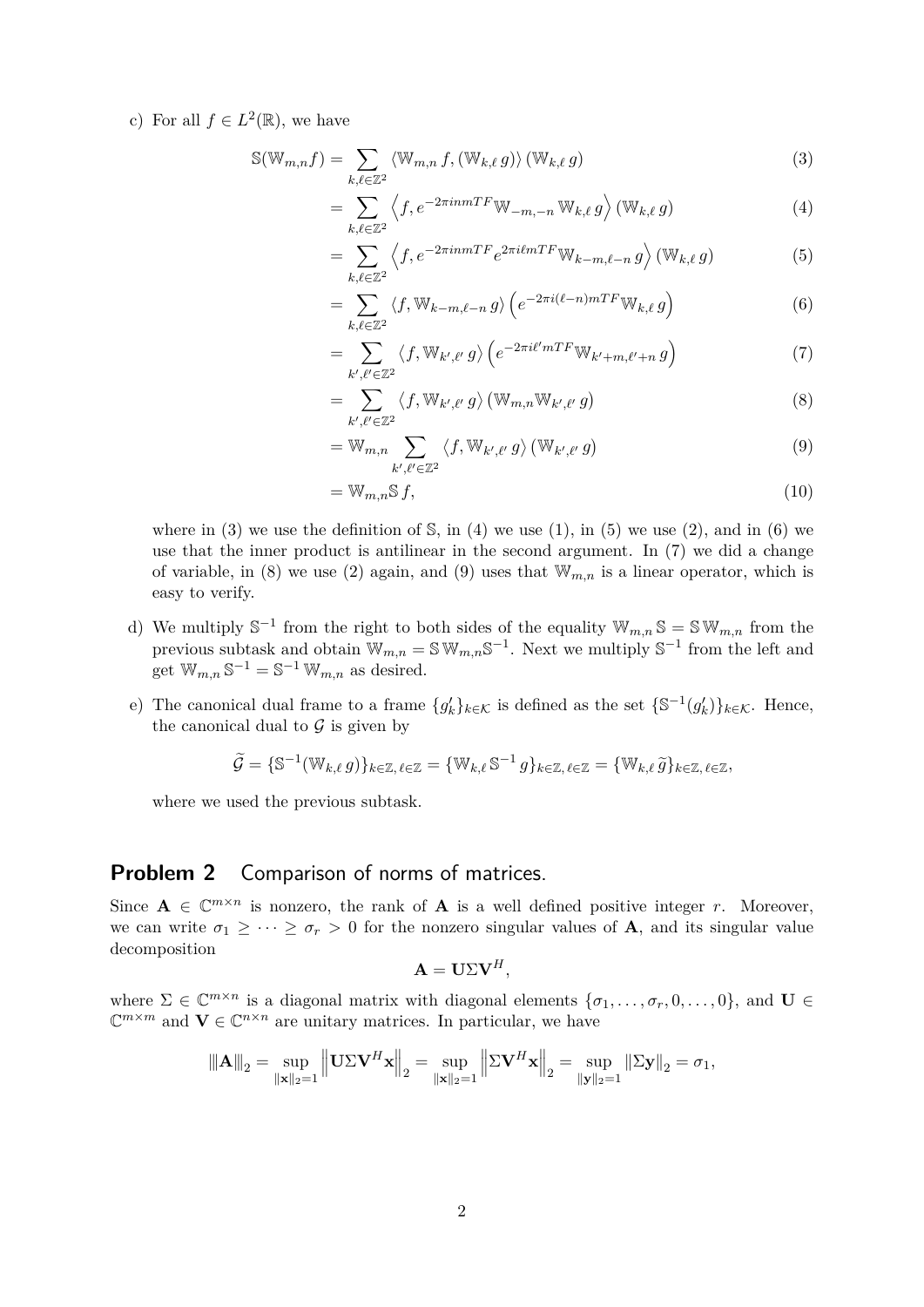where we successively used that **U** and **V** are unitary, and

$$
\|\mathbf{A}\|_2 = \sqrt{\text{Tr}\left[\mathbf{A}^H\mathbf{A}\right]} = \sqrt{\text{Tr}\left[\mathbf{V}\Sigma^H\mathbf{U}^H\mathbf{U}\Sigma\mathbf{V}^H\right]} = \sqrt{\text{Tr}\left[\Sigma^H\Sigma\right]} = \sqrt{\sum_{i=1}^r \sigma_i^2}.
$$

We have proven

$$
\|\mathbf{A}\|_2 = \sigma_1
$$
 and  $\|\mathbf{A}\|_2 = \sqrt{\sum_{i=1}^r \sigma_i^2}$ .

From the inequalities

$$
\sqrt{\sum_{i=1}^r \sigma_i^2} \le \sqrt{\sum_{i=1}^r \sigma_1^2} = \sqrt{r}\sigma_1 \text{ and } \sigma_1^2 \le \sum_{i=1}^r \sigma_i^2,
$$

one easily obtains the desired result

$$
\frac{\|\mathbf{A}\|_2}{\sqrt{\mathrm{rank}(\mathbf{A})}} \le \|\mathbf{A}\|_2 \le \|\mathbf{A}\|_2.
$$

#### **Problem 3** Coherence of a matrix.

a) We compute

$$
\mathbf{U}^H \mathbf{U} = \mathbf{B}^H \mathbf{A} \mathbf{A}^H \mathbf{B} = \mathbf{B}^H \mathbf{B} = \mathbf{I},
$$

where we successively used that **A** and **B** are unitary. A similar computation gives  $UU^H =$ **I**, from which we conclude that **U** is unitary.

b) We apply the definition of the coherence of a matrix to obtain

$$
\mu([\mathbf{A} \ \mathbf{B}]) = \max \left\{ \max_{i \neq j} \left| \mathbf{a}_i^H \mathbf{a}_j \right|, \max_{i \neq j} \left| \mathbf{b}_i^H \mathbf{b}_j \right|, \max_{i,j} \left| \mathbf{a}_i^H \mathbf{b}_j \right| \right\}.
$$

Since **A** and **B** are unitary, we have

$$
\max_{i \neq j} \left| \mathbf{a}_i^H \mathbf{a}_j \right| = 0 \quad \text{and} \quad \max_{i \neq j} \left| \mathbf{b}_i^H \mathbf{b}_j \right| = 0,
$$

which implies the following equation

$$
\mu([\mathbf{A} \quad \mathbf{B}]) = \max_{i,j} \left| \mathbf{a}_i^H \mathbf{b}_j \right|.
$$

Applying the same reasoning with **I** in place of **A** and **U** in place of **B** yields

$$
\mu([\mathbf{I} \ \mathbf{U}]) = \max_{i,j} \left| \mathbf{e}_i^H \mathbf{U}_j \right| = \max_{i,j} |\mathbf{U}_{i,j}|,
$$

where  $e_i$  is the vector with a 1 at the *i*-th position and zeros elsewhere. Observing that  $\mathbf{U}_{i,j} = \mathbf{a}_i^H \mathbf{b}_j$ , by definition of **U**, the desired result follows:

$$
\mu([\mathbf{A} \quad \mathbf{B}]) = \mu([\mathbf{I} \quad \mathbf{U}]) = \max_{i,j} |\mathbf{U}_{i,j}|.
$$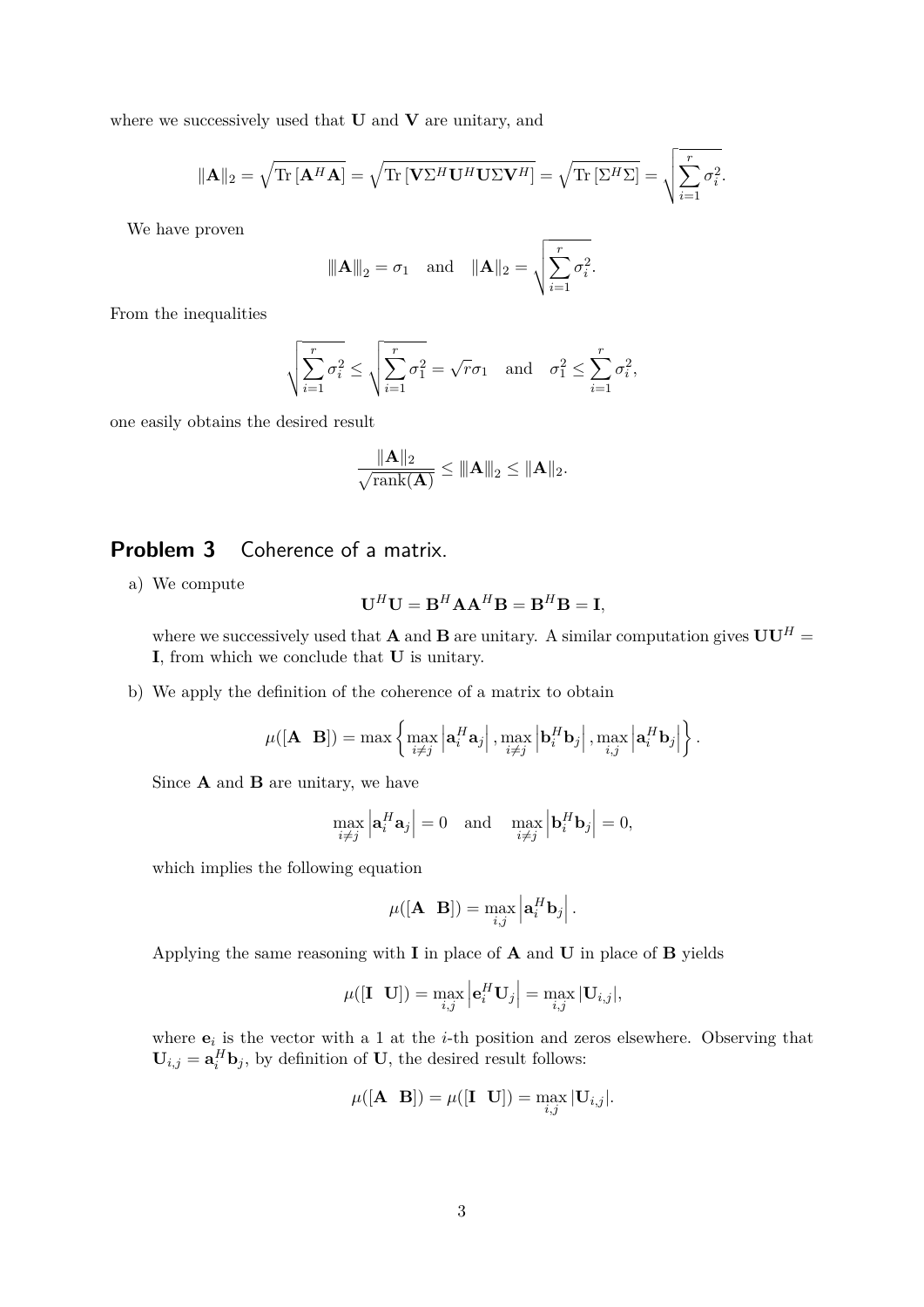c) We derive the upper bound by applying Cauchy-Schwarz inequality:

$$
\mu([\mathbf{I} \ \mathbf{U}]) = \max_{i,j} \left| \mathbf{e}_i^H \mathbf{U}_j \right| \leq \max_{i,j} \left\| \mathbf{e}_i \right\|_2 \left\| \mathbf{U}_j \right\|_2 = 1.
$$

From the equality case in the Cauchy-Schwarz inequality, we deduce that choosing  $U = I$ yields  $\mu([I \ I]) = 1$ .

For the lower bound, we proceed as follows:

$$
\mu^{2}([\mathbf{I} \ \mathbf{U}]) = \max_{i,j} |\mathbf{U}_{i,j}|^{2} \ge \frac{1}{m} \sum_{j=1}^{m} |\mathbf{U}_{1,j}|^{2} = \frac{1}{m} \left\| \mathbf{U}_{1}^{H} \right\|_{2}^{2} = \frac{1}{m}.
$$

By the previous derivation, one observes that the equality case corresponds to the matrices which satisfy  $|\mathbf{U}_{i,j}| = |\mathbf{U}_{i,k}|$  for all *i*, *j* and *k*. For instance, choosing **U** to be the DFT matrix, i.e.,

$$
\mathbf{U} = \mathbf{F} := \left(\frac{e^{-2\pi i k\ell/m}}{\sqrt{m}}\right)_{k,\ell},
$$

one verifies that

$$
\mu^2([\mathbf{I} \ \mathbf{F}]) = \max_{k,\ell} |\mathbf{F}_{k,\ell}|^2 = \frac{1}{m}.
$$

## **Problem 4** Operator norm of orthogonal projections.

a) First, we observe that the operators  $P_{\mathcal{Q}}(U)$  and  $D_{\mathcal{P}}$  are self-adjoint. Indeed,  $D_{\mathcal{I}}$  being diagonal with real valued components for every  $\mathcal{I}$ , it is clearly self-adjoint. This immediatly implies that  $D_{\mathcal{P}}$  is self-adjoint and  $P_{\mathcal{Q}}(U)$  is self-adjoint according to

$$
\mathbf{P}_{\mathcal{Q}}(\mathbf{U})^H = \left(U^H\right)^H \mathbf{D}_{\mathcal{Q}}^H U^H = U \mathbf{D}_{\mathcal{Q}} U^H = \mathbf{P}_{\mathcal{Q}}(\mathbf{U}).
$$

We further recall that, for a general matrix  $\mathbf{A} \in \mathbb{C}^{m \times m}$ , we have

$$
\|\mathbf{A}\|_{2} = \sigma_{1} = \|\mathbf{A}^{H}\|_{2},
$$

where  $\sigma_1$  is the largest singular value of **A**. Combining this observation with the selfadjointness of  $P_{\mathcal{Q}}(U)$  and  $D_{\mathcal{P}}$ , one obtains the desired result

$$
\|\mathbf{P}_{\mathcal{Q}}(\mathbf{U})\mathbf{D}_{\mathcal{P}}\|_{2} = \left\|(\mathbf{P}_{\mathcal{Q}}(\mathbf{U})\mathbf{D}_{\mathcal{P}})^{H}\right\|_{2} = \left\|\mathbf{D}_{\mathcal{P}}^{H}\mathbf{P}_{\mathcal{Q}}(\mathbf{U})^{H}\right\|_{2} = \|\mathbf{D}_{\mathcal{P}}\mathbf{P}_{\mathcal{Q}}(\mathbf{U})\|_{2}.
$$

b) We first observe that the righ-hand-side can be reformulated as

$$
\max_{\mathbf{x} \in \mathcal{W}^{\mathbf{U},\mathcal{Q}} \backslash \{\mathbf{0}\}} \frac{\|\mathbf{x}_{\mathcal{P}}\|_2}{\|\mathbf{x}\|_2} = \max_{\mathbf{x}|\mathbf{P}_{\mathcal{Q}}(\mathbf{U})\mathbf{x} \neq \mathbf{0}} \frac{\|\mathbf{D}_{\mathcal{P}}\mathbf{P}_{\mathcal{Q}}(\mathbf{U})\mathbf{x}\|_2}{\|\mathbf{P}_{\mathcal{Q}}(\mathbf{U})\mathbf{x}\|_2}
$$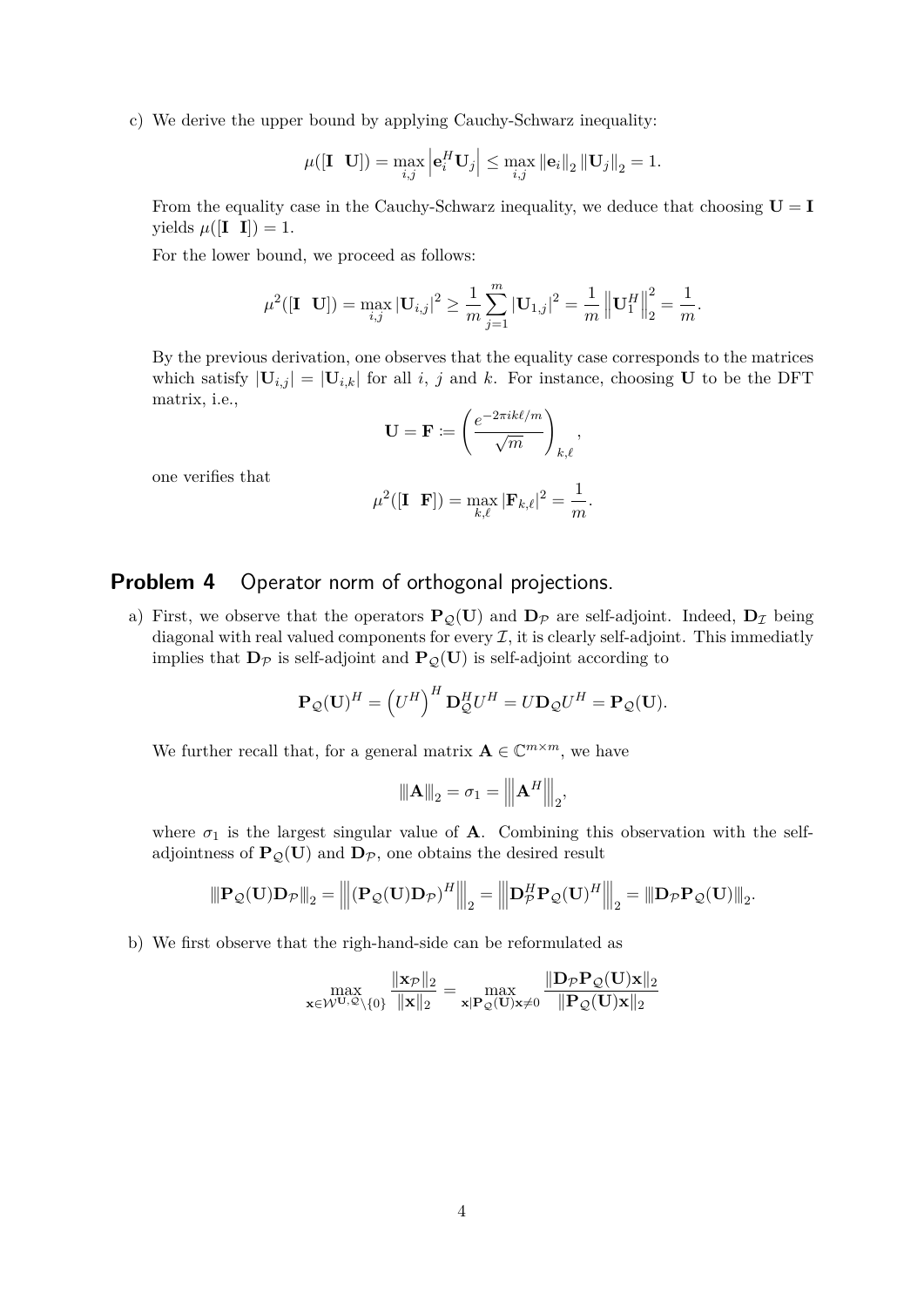We will proceed in two steps. First, we provide the following upper bound

$$
\max_{\mathbf{x}|\mathbf{P}_{\mathcal{Q}}(\mathbf{U})\mathbf{x}\neq 0}\frac{\|\mathbf{D}_{\mathcal{P}}\mathbf{P}_{\mathcal{Q}}(\mathbf{U})\mathbf{x}\|_{2}}{\|\mathbf{P}_{\mathcal{Q}}(\mathbf{U})\mathbf{x}\|_{2}}=\max_{\mathbf{x}|\mathbf{P}_{\mathcal{Q}}(\mathbf{U})\mathbf{x}\neq 0}\left\|\mathbf{D}_{\mathcal{P}}\mathbf{P}_{\mathcal{Q}}(\mathbf{U})\frac{\mathbf{P}_{\mathcal{Q}}(\mathbf{U})\mathbf{x}}{\|\mathbf{P}_{\mathcal{Q}}(\mathbf{U})\mathbf{x}\|_{2}}\right\|_{2}}{\leq \max_{\|\mathbf{y}\|_{2}=1}\|\mathbf{D}_{\mathcal{P}}\mathbf{P}_{\mathcal{Q}}(\mathbf{U})\mathbf{y}\|_{2}}\\=\|\mathbf{D}_{\mathcal{P}}\mathbf{P}_{\mathcal{Q}}(\mathbf{U})\|_{2}.
$$

We now turn to the lower bound:

$$
\max_{\mathbf{x}|\mathbf{P}_{\mathcal{Q}}(\mathbf{U})\mathbf{x}\neq0}\frac{\|\mathbf{D}_{\mathcal{P}}\mathbf{P}_{\mathcal{Q}}(\mathbf{U})\mathbf{x}\|_{2}}{\|\mathbf{P}_{\mathcal{Q}}(\mathbf{U})\mathbf{x}\|_{2}} \ge \max_{\|\mathbf{x}\|_{2}=1,\mathbf{P}_{\mathcal{Q}}(\mathbf{U})\mathbf{x}\neq0}\frac{\|\mathbf{D}_{\mathcal{P}}\mathbf{P}_{\mathcal{Q}}(\mathbf{U})\mathbf{x}\|_{2}}{\|\mathbf{P}_{\mathcal{Q}}(\mathbf{U})\mathbf{x}\|_{2}} \\ \ge \max_{\|\mathbf{x}\|_{2}=1,\mathbf{P}_{\mathcal{Q}}(\mathbf{U})\mathbf{x}\neq0}\|\mathbf{D}_{\mathcal{P}}\mathbf{P}_{\mathcal{Q}}(\mathbf{U})\mathbf{x}\|_{2} \\ = \max_{\|\mathbf{x}\|_{2}=1}\|\mathbf{D}_{\mathcal{P}}\mathbf{P}_{\mathcal{Q}}(\mathbf{U})\mathbf{x}\|_{2} \\ = \|\mathbf{D}_{\mathcal{P}}\mathbf{P}_{\mathcal{Q}}(\mathbf{U})\|_{2}.
$$

Combining all the inequalities yields the desired result.

## **Problem 5** Uncertainty Principle (Exam 2021, Problem 3).

a) First, recall the definition of the operator norm as  $||P_{\mathcal{W}}||_{2\to 2} := \sup_{||g||_2=1} ||P_{\mathcal{W}}g||_2$ , which implies that, for all  $h \in L^2(\mathbb{R})$  with  $h \neq 0$ ,

$$
||P_Wh||_2 = \left\| P_W \frac{h}{||h||_2} \right\|_2 ||h||_2 \le \sup_{||g||_2=1} ||P_Wg||_2 ||h||_2 = ||P_W||_{2\to 2} ||h||_2. \tag{11}
$$

We follow the Hint and observe that for all  $g \in L^1(\mathbb{R}) \cap L^2(\mathbb{R})$ ,

$$
||P_{\mathcal{W}}g||_2^2 \stackrel{\text{Plancherel}}{=} \left\|\widehat{P_{\mathcal{W}}g}\right\|_2^2 = \int_{\mathcal{W}} |\hat{g}(w)|^2 \, dw \le \int_{-\infty}^{\infty} |\hat{g}(w)|^2 \, dw \stackrel{\text{Plancherel}}{=} \|g\|_2^2,
$$

and that if moreover *g* has its Fourier transform  $\hat{g}$  supported on W, then  $P_Wg = g$ . We have therefore proven that

$$
1 \leq ||P_{\mathcal{W}}||_{2 \to 2} \leq 1,
$$

and hence

$$
||P_{\mathcal{W}}||_{2 \to 2} = 1. \tag{12}
$$

Next, we note that

$$
||f - P_W P_{\mathcal{T}} f||_2 \stackrel{\text{triangle, ineq.}}{\leq} ||f - P_W f||_2 + ||P_W f - P_W P_{\mathcal{T}} f||_2
$$
  
\n
$$
\stackrel{(11)}{\leq} ||f - P_W f||_2 + ||P_W||_{2 \to 2} ||f - P_{\mathcal{T}} f||_2
$$
  
\n
$$
\stackrel{(12)}{=} ||f - P_W f||_2 + ||f - P_{\mathcal{T}} f||_2 \leq \varepsilon_W + \varepsilon_{\mathcal{T}},
$$
 (13)

where the last inequality holds as f is  $\varepsilon_{\mathcal{T}}$ -concentrated to  $\mathcal{T}$  and simultaneously  $\varepsilon_{\mathcal{W}}$ concentrated to W.

b) As it has been assumed in the problem statement that  $||f||_2 = 1$ , applying the reverse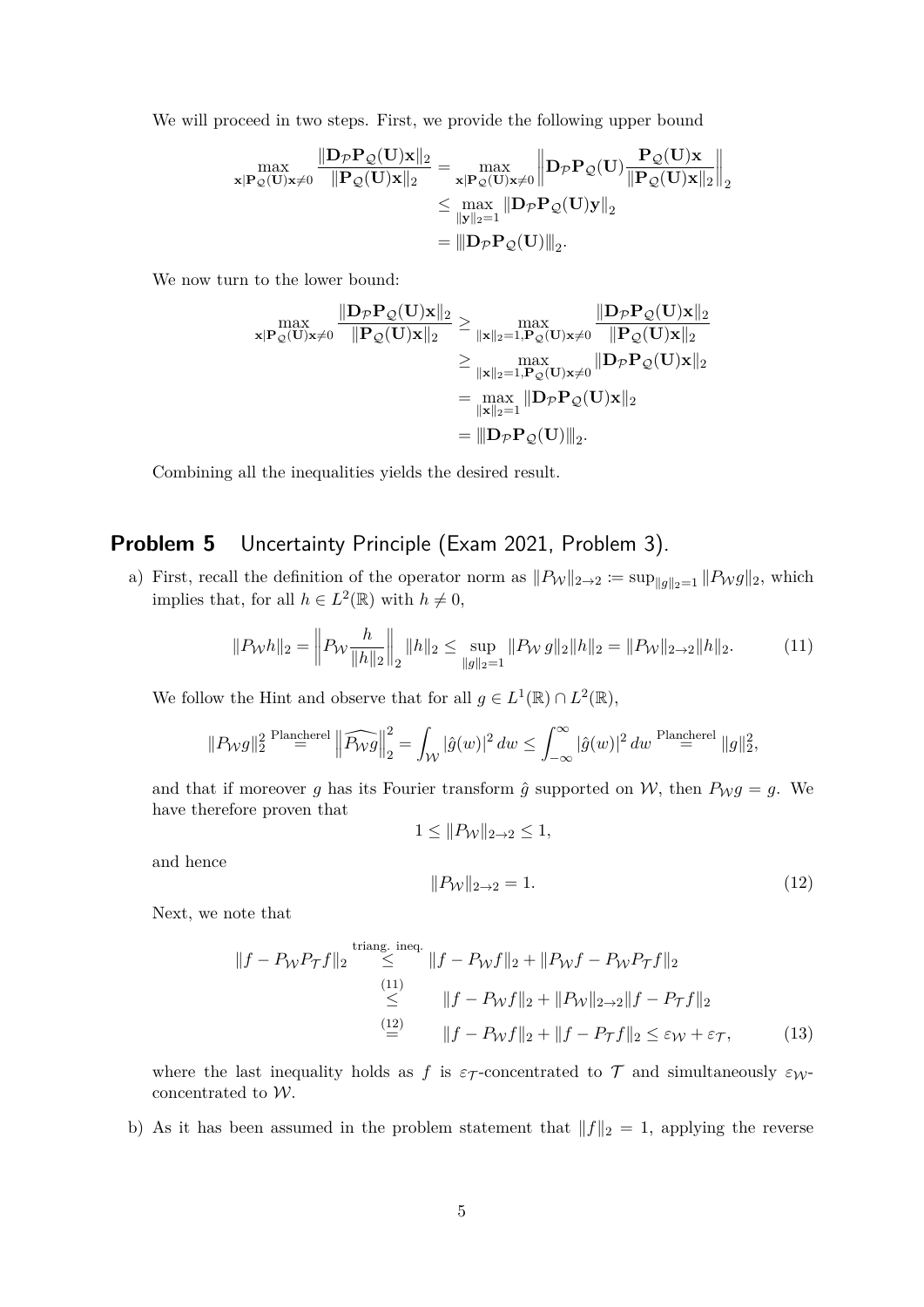triangle inequality yields the desired result according to

$$
||P_{\mathcal{W}}P_{\mathcal{T}}||_{2\to 2} \stackrel{(11)}{\geq} ||P_{\mathcal{W}}P_{\mathcal{T}}f||_2 = ||f - (f - P_{\mathcal{W}}P_{\mathcal{T}}f)||_2
$$
  

$$
\stackrel{\text{RTI}}{\geq} ||f||_2 - ||f - P_{\mathcal{W}}P_{\mathcal{T}}f||_2 \stackrel{(13)}{\geq} 1 - \varepsilon_{\mathcal{T}} - \varepsilon_{\mathcal{W}}.
$$

c) Plugging in the definition of  $P_WP_{\mathcal{T}}g$ , we obtain

$$
(P_W P_{\mathcal{T}}g)(s) = \int_{\mathcal{W}} e^{2\pi iws} \left(\widehat{\mathbb{1}\mathbb{1}\mathbb{1}}g\right)(w) dw
$$
  
\n
$$
= \int_{\mathcal{W}} \int_{-\infty}^{\infty} e^{2\pi i w(s-t)} \mathbb{1}\mathbb{1}\mathbb{1}\mathbb{1}(t) g(t) dt dw
$$
  
\n
$$
\stackrel{(*)}{=} \int_{-\infty}^{\infty} \left\{ \int_{\mathcal{W}} e^{2\pi i w(s-t)} dw \mathbb{1}\mathbb{1}\mathbb{1}(t) \right\} g(t) dt
$$
  
\n
$$
= \int_{-\infty}^{\infty} q(s,t) g(t) dt,
$$
\n(15)

where (∗) follows from Fubini's theorem, and we set

$$
q(s,t) = \int_{\mathcal{W}} e^{2\pi i w(s-t)} dw \, \mathbb{1}_{\mathcal{T}}(t).
$$

The condition for the application of Fubini's theorem, namely absolute integrability in (14), is satisfied as  $\mathcal T$  and  $\mathcal W$  are bounded sets. Now, fixing  $g \in L^1(\mathbb{R}) \cap L^2(\mathbb{R})$  such that  $||g||_2 = 1$  and using (15), we obtain

$$
||P_W P_{\mathcal{T}}g||_2^2 = \int_{-\infty}^{\infty} \left| \int_{-\infty}^{\infty} q(s, t)g(t) dt \right|^2 ds
$$
  
\n
$$
\stackrel{\text{C.S.}}{\leq} \int_{-\infty}^{\infty} \left\{ \int_{-\infty}^{\infty} |q(s, t)|^2 dt \underbrace{\int_{-\infty}^{\infty} |g(u)|^2 du}_{=1} \right\} ds
$$
  
\n
$$
= \int_{-\infty}^{\infty} \int_{-\infty}^{\infty} |q(s, t)|^2 dt ds,
$$
\n(16)

where C.S. stands for 'Cauchy-Schwarz inequality'. As the right hand side of  $(16)$  does not depend on *g*, we can conclude, by taking the supremum over all *g* satisfying  $||g||_2 = 1$ , that, as desired,

$$
||P_{\mathcal{W}}P_{\mathcal{T}}||_{2\to 2}^2 = \sup_{||g||_2=1} ||P_{\mathcal{W}}P_{\mathcal{T}}g||_2^2 \le \int_{-\infty}^{\infty} \int_{-\infty}^{\infty} |q(s,t)|^2 dt ds.
$$

d) We observe that

$$
q(s+t,t) = \int_{-\infty}^{\infty} e^{2\pi i w s} \mathbb{1}_{\mathcal{W}}(w) \, dw \cdot \mathbb{1}_{\mathcal{T}}(t) = \mathcal{F}^{-1} \{ \mathbb{1}_{\mathcal{W}}\}(s) \cdot \mathbb{1}_{\mathcal{T}}(t),
$$

where  $\mathcal{F}^{-1} \{\mathbb{1}_{\mathcal{W}}\}(s)$  is the inverse Fourier transform of the indicator function  $\mathbb{1}_{\mathcal{W}}$  evaluated